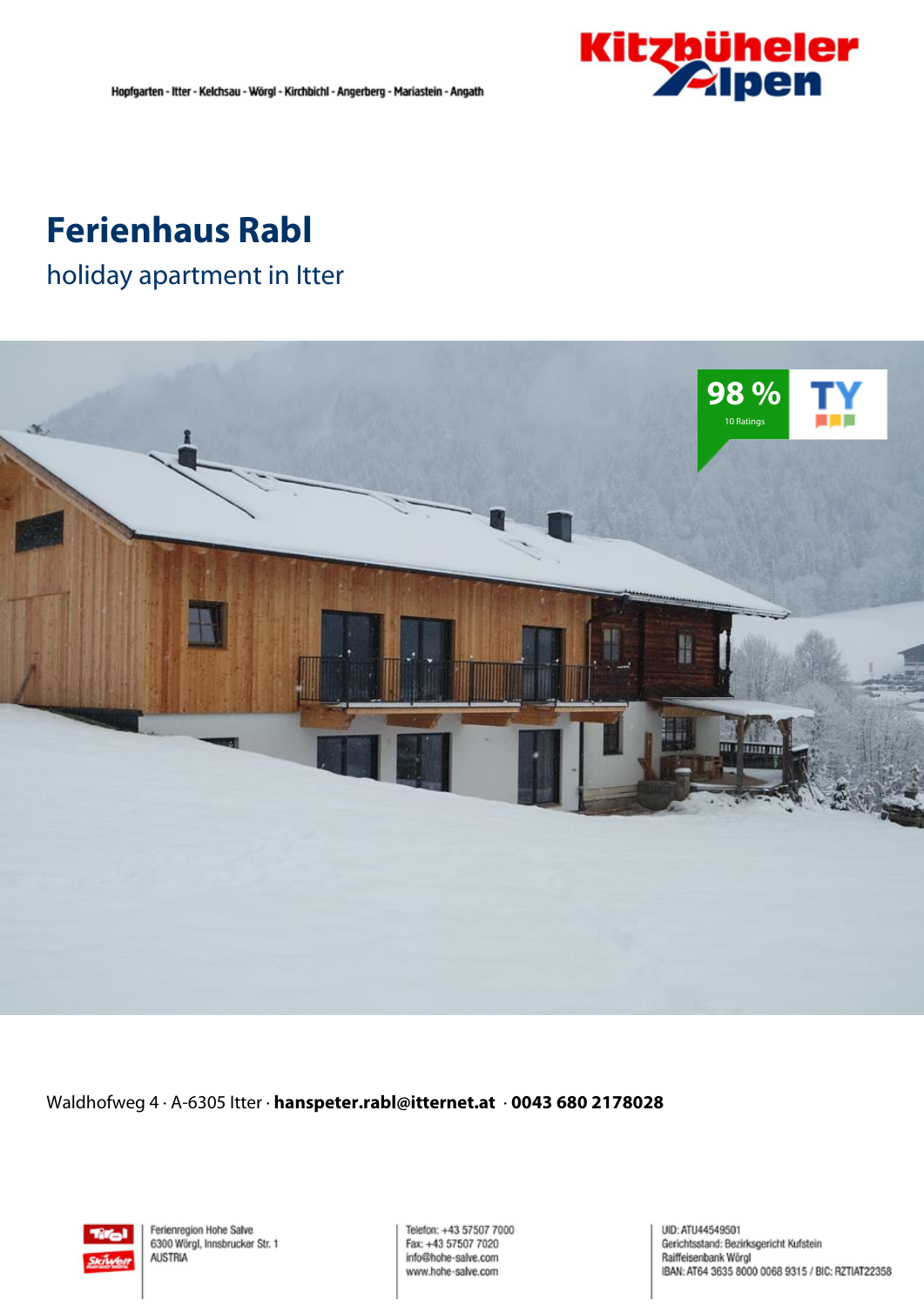

# **Ferienhaus Rabl**

### holiday apartment in Itter

Our house is situated right in the middle of nature, next to <sup>a</sup> hiking path. It takes only <sup>a</sup> few minutes' walk to the Salvista gondola station – your entrance to the ski and hiking paradise SkiWelt Wilder Kaiser Brixental. It is about 1 km to the village centre of Itter and approx. 2 km to Söll. There is floor heating throughout the apartment. In summer the garden impresses with <sup>a</sup> barbecue area and garden furniture.

There is <sup>a</sup> two-car carport



private setting · meadowlands · right on the bike path · near the forest · right on the slope · on the hiking path · outskirts of town



Ferienregion Hohe Salve 6300 Wörgl, Innsbrucker Str. 1 **AUSTRIA** 

Telefon: +43 57507 7000 Fax: +43 57507 7020 info@hohe-salve.com www.hohe-salve.com

UID: ATU44549501 Gerichtsstand: Bezirksgericht Kufstein Raiffeisenbank Wörgl IBAN: AT64 3635 8000 0068 9315 / BIC: RZTIAT22358